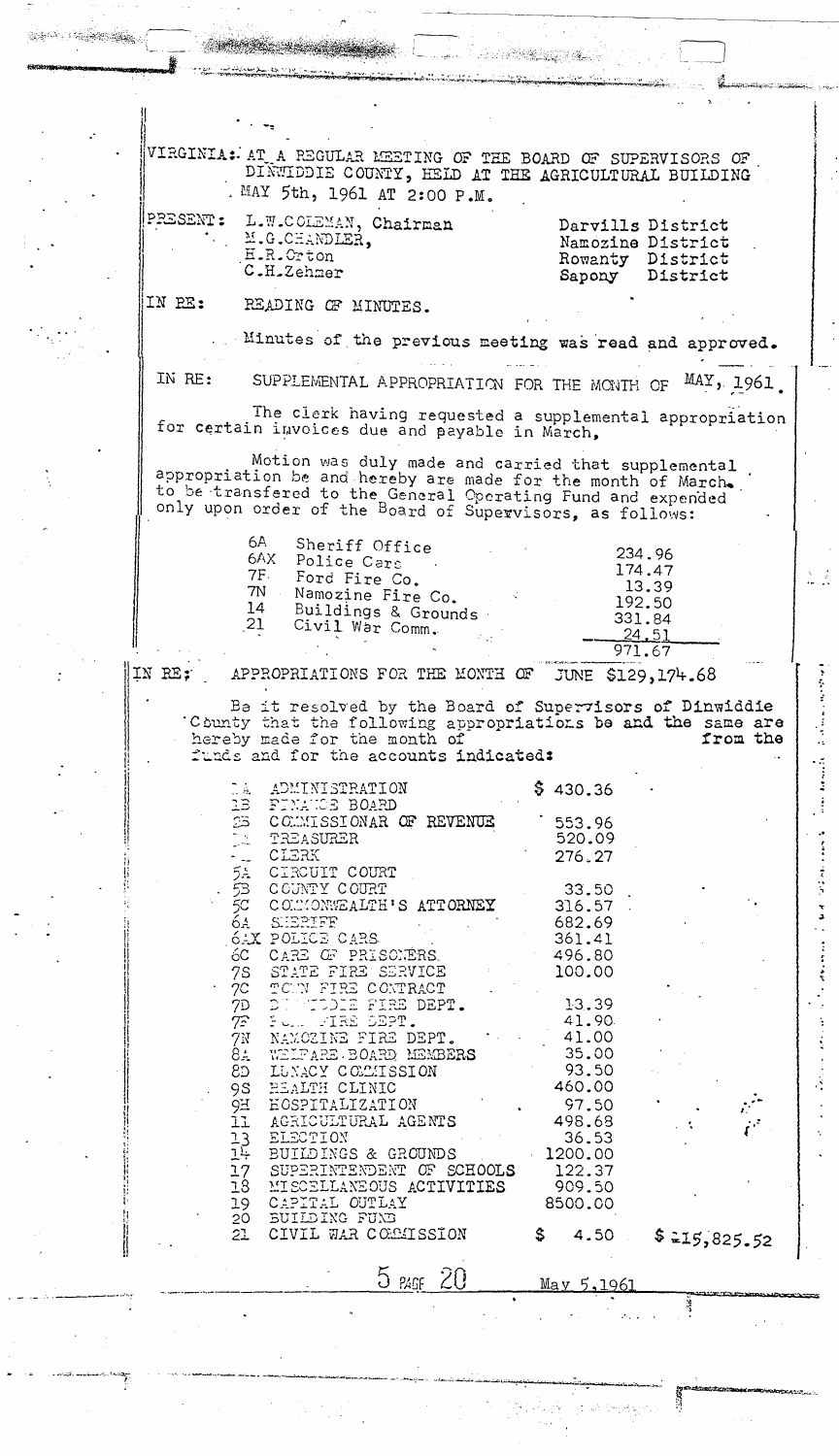SCHOOL FUND

For the operation of schools to be transferred to the School Fund and expended only on order of the School Board:

|    | .17A SCHOOL BOARD - ADMINISTRATION<br>17B INSTRUCTION |          | \$<br>$1,200$ .<br>80,000. |            |
|----|-------------------------------------------------------|----------|----------------------------|------------|
|    | 17C COORDINATE                                        |          |                            |            |
|    | 17D AUXILIARY AGENCIES                                |          | 10,000.                    |            |
|    | 17E HOUSING                                           |          | 15,000.                    |            |
|    | 17F FIXED CHARGES                                     |          | \$                         |            |
|    |                                                       | SUBTOTAL |                            | \$106,200. |
| 19 | CAPITAL OUTLAY                                        |          |                            |            |
| 20 | DEBT SERVICE                                          |          |                            |            |
|    | TUITION GRANTS                                        |          |                            |            |
|    |                                                       | TOTAL:   |                            | ി          |

## DEPARTMENT OF WEIFARE

For the operation of the Department of Welfare, to the Virginia Public Assistance Fund, and expended by the Welfare Board for the month of

 $$6,700.00$ 

COUNTY DOG FUND For the County Dog Fund, to be expended by the Board of Supervisors \$449.16

DINWIDDIE COUNTY INFORMATIVE BUDGET FOR FISCAL YEAR JULY 1, 1961 - JUNE 30,1962

This budget synopsis is prepared and publis d for informative and fise planning purposes only. The inclusion in the budget of any item or items does not constitute an obligation or commitment on the part of the Board of Supervisors of this County to appropriate any funds for that item or purpose. The budget has been prepared on the basis of the estimates and requests submitted to the Board of Supervisors by the Several officers and department heads of this county. There is no allocation, or designation of any funds of this county for any purpose until there has been an appropriation for that purpose by the Board of Supervisors.  $\mathbf{A}$ hearing will be held by the Board of Supervisors on the budget for informative purposes at the court house on the \$th day of May, 1960, at 2:00 o'clock P. M., at which time any citizens of this county shall have the right to attend and state his views. The budget is for informative and fiscal planning purposes and will no be approved, adopted, or ratified by the Board of Supervisors.

> SYNOPSIS OF 1961-1962 INFORMATIVE BUDGET

|                                                                                                    | గ్రామం, సౌకర్యాల్స్ కొన్                  |                                                                  |
|----------------------------------------------------------------------------------------------------|-------------------------------------------|------------------------------------------------------------------|
|                                                                                                    | $5$ PAGE                                  | 1961<br>May                                                      |
| Administration<br>Finance Board<br>Commr. of Revenue<br>Treasurer                                  | 6,850.00<br>50.00<br>7,380.00<br>8,175.00 |                                                                  |
| Sale of Property<br>ESTIMATED DISBURSEMENTS                                                        |                                           | 10,000,00<br>1,321,385.00                                        |
| ESTIMATED REVENUE<br>Surplus (Estimated)<br>Local Revnue<br>Comth.Revnue<br>Federal Revoue<br>Dogs |                                           | \$30,000,00<br>553,890.00<br>706,995.00<br>13,500.00<br>7,000.00 |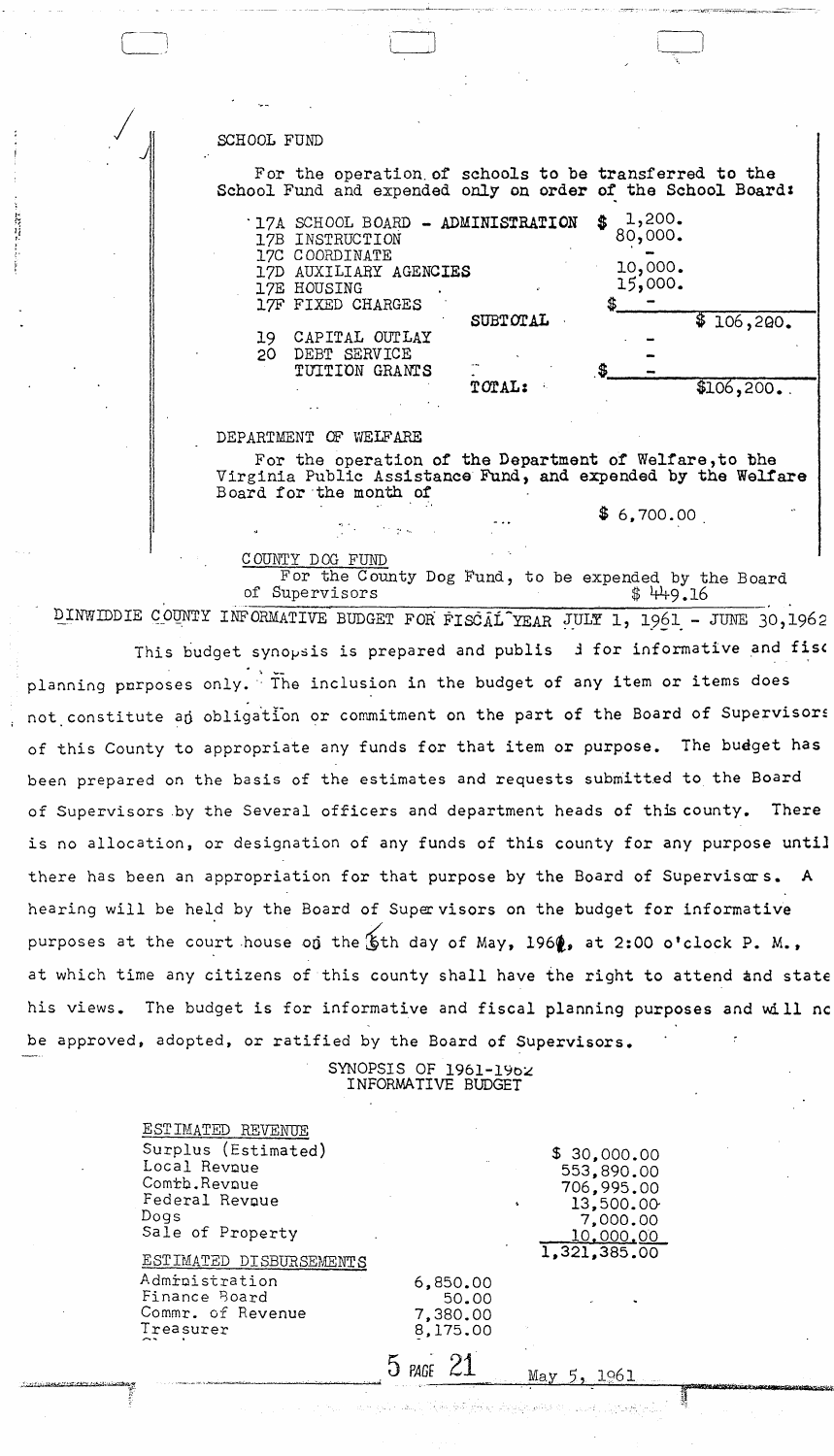|        | Clerk's Office<br>3,680.00<br>on croni                                                                                                                                                                              |
|--------|---------------------------------------------------------------------------------------------------------------------------------------------------------------------------------------------------------------------|
|        | Circuit Court<br>1,780.00<br>County Court<br>275.00                                                                                                                                                                 |
|        | Commonwealth Atty.<br>3,915.00<br>Sheriff<br>13,010.00                                                                                                                                                              |
|        | Care of Prienners<br>7,250.00<br>Fire Service                                                                                                                                                                       |
|        | 5,400.00<br>Welfare Board<br>420.00                                                                                                                                                                                 |
|        | Welfare<br>66,128.00<br>Hospilzation<br>4,000.00                                                                                                                                                                    |
|        | 800.00<br>Lunacy<br>Public Health<br>7,105.00                                                                                                                                                                       |
|        | Farm Agent<br>$8,525.00$ .<br>Dog Warden<br>3,750.00                                                                                                                                                                |
|        | Election<br>1,849.00<br>Building & Grounds<br>5,575.00                                                                                                                                                              |
|        | Street Lights<br>1,500.00<br>Misc.<br>12,100.00                                                                                                                                                                     |
|        | Capital Outlay<br>71.000.00<br>240,508.00                                                                                                                                                                           |
|        | $Surplus (\zeta,3)$ is $R\$ to loo - $$377.00$<br>11077500.00<br>Peteral Ansyoue ments<br>\$1,321,385.00                                                                                                            |
| IN RE: | BOARD OF SUPERVISORS MEETING, CHANGE OF TIME.                                                                                                                                                                       |
|        | The Board having permitted the county offices to open one                                                                                                                                                           |
|        | hour earlier than usual to conform with the Daylight Savings<br>Time now being practiced by many of the counties and cities,                                                                                        |
|        | Motion was duly made and carried, that effective June 2nd,<br>1961, and until further notice, this Board will meet at 1 o'clock<br>P. M. E. S. T.                                                                   |
| IN RE: | DINWIDDIE-PRINCE GEORGE COUNTY LINE.                                                                                                                                                                                |
|        | The Supervisors of Prince George County having requested<br>that any action on determining the location of the line between                                                                                         |
|        | Dinwiddie and Prince George be tabled until such time as the costs<br>involved and the benefits accomplished thereby are determined,                                                                                |
|        | Motion was duly made and carried that the Commonwealth's<br>Attorney and the Clerk secure an estimate of the costs of deter-<br>mining the location of said line and report at the next meeting.                    |
| IN RE: | ASSISTANT FARM AGENT SECURED FOR 1961-62.                                                                                                                                                                           |
|        | A delegation of interested persons having appeared before<br>the Board and expressed a desire that funds be made available for                                                                                      |
|        | an assistant farm agent for the fiscal year beginning July 1, 1961.<br>Motion was duly made and carried that there be added to the                                                                                  |
| IN RE: | informative budget for the year 1961-62 the sum of \$1620.00 as the<br>countv's nart for the employment of an assistant farm agent or on a<br>probationary basis for a period of one year.<br>DIMWIDDIE COURT ROAD. |
|        | The resident engineer having contacted Mr. & Mrs. Chester                                                                                                                                                           |
|        | Young concerning the work to be done to bring Dinwiddie Court Road<br>up to State specifications reported to the Board that Mr. & Mrs.<br>Young would not make the needed improvements at this time.                |
| IN RE: | STREET LIGHTS - SOUTHSIDE AVENUE.                                                                                                                                                                                   |
|        | A petition having been presented by S. E. Bishop requesting<br>that a street light be placed on Southside Avenue,                                                                                                   |
|        | Motion was duly made and carried that M. G. Chandler meet<br>with the representative of the Virginia Electric & Power Company<br>to determine the need of this street light and report at the next<br>meeting.      |
| IN RE: | STREET LIGHT - WESTERN HEIGHTS.                                                                                                                                                                                     |
|        | Mr. Joseph Halloway having appeared before the Board and<br>requested that a street light be placed at the intersection of<br>Holcum Drive and Young's Road in Western Heights,                                     |
|        | Motion was duly made and carried that M. G. Chandler meet<br>with the representative of the Virginia Electric & Power Company<br>to determine the need of this street light and report at the<br>next meeting.      |
|        | 5 PAGE 22 May 5, 1961<br><b>معاملات المنابع والمربع والمستحيل المعاملة المعاملة</b>                                                                                                                                 |
|        |                                                                                                                                                                                                                     |